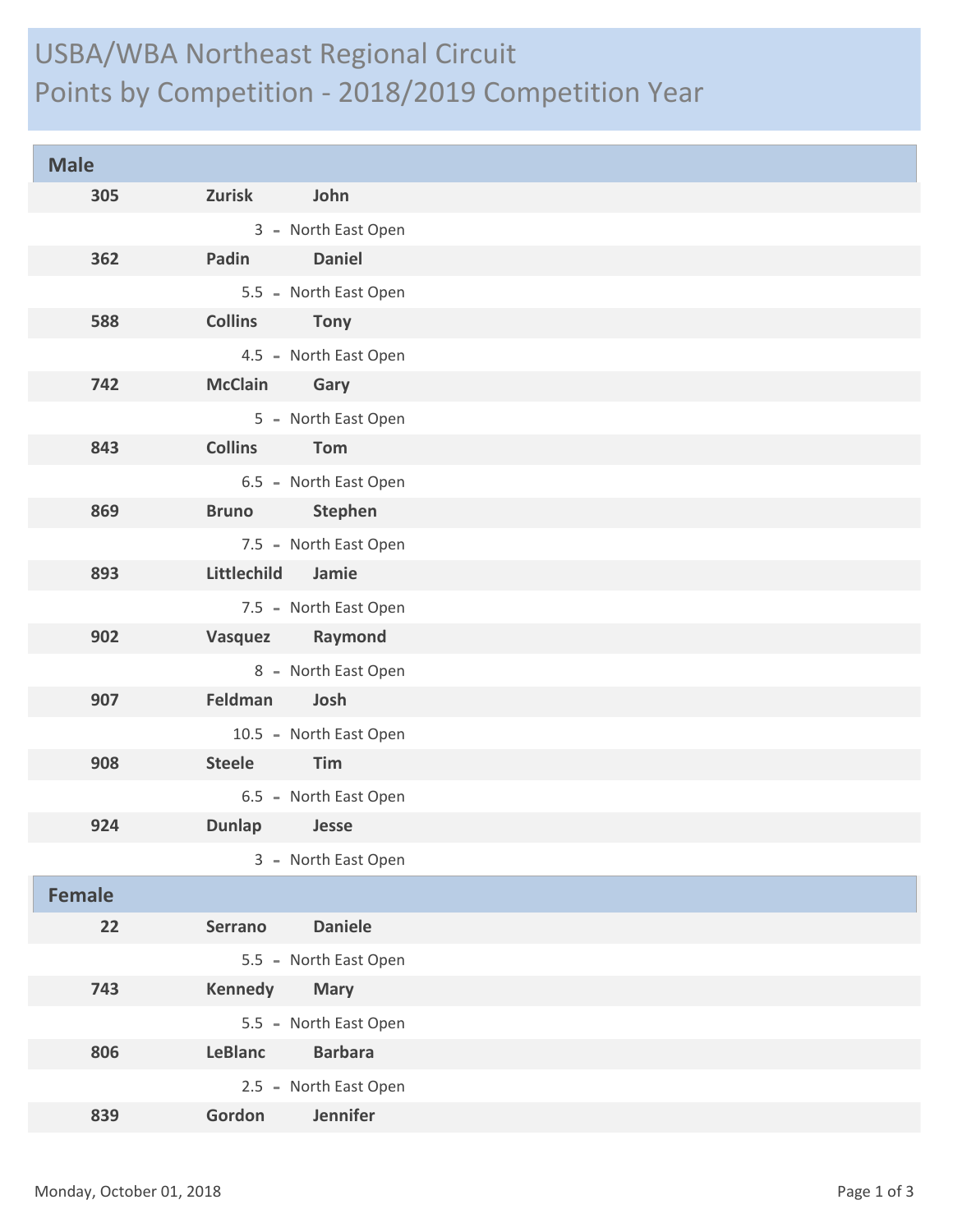|                      | 9 - North East Open              |
|----------------------|----------------------------------|
| 7777                 | <b>Stacianne</b><br><b>Grove</b> |
|                      | 2 - North East Open              |
| <b>Junior Male</b>   |                                  |
| 342                  | <b>Nathan</b><br><b>LeBLanc</b>  |
|                      | 2 - North East Open              |
| 782                  | <b>Murphy</b><br>CJ              |
|                      | 6 - North East Open              |
| 804                  | Connor<br>Cognac                 |
|                      | 8 - North East Open              |
| 811                  | <b>Scialdone</b><br><b>Nick</b>  |
|                      | 7.5 - North East Open            |
| 870                  | <b>Bruno</b><br>Kristjan         |
|                      | 9 - North East Open              |
| 872                  | <b>Thomas</b><br>Evan            |
|                      | 7 - North East Open              |
| 877                  | <b>Michael</b><br>Pilch          |
|                      | 10 - North East Open             |
| 892                  | Lamothe<br><b>Nathan</b>         |
|                      | 4.5 - North East Open            |
| 898                  | <b>Alex</b><br><b>Kalamas</b>    |
|                      | 11.5 - North East Open           |
| 903                  | <b>Bashta</b><br>Caden           |
|                      | 4.5 - North East Open            |
| 905                  | DiGiovancarl Angelo              |
|                      | 2 - North East Open              |
| 909                  | <b>Derek</b><br><b>Nash</b>      |
|                      | 2.5 - North East Open            |
| <b>Junior Female</b> |                                  |
| 760                  | Struzinsky<br><b>Arika</b>       |
|                      | 10.5 - North East Open           |
| 781                  | <b>Murphy</b><br>Samantha        |
|                      | 2.5 - North East Open            |
| 807                  | Avery<br><b>Tripp</b>            |
|                      | 8 - North East Open              |